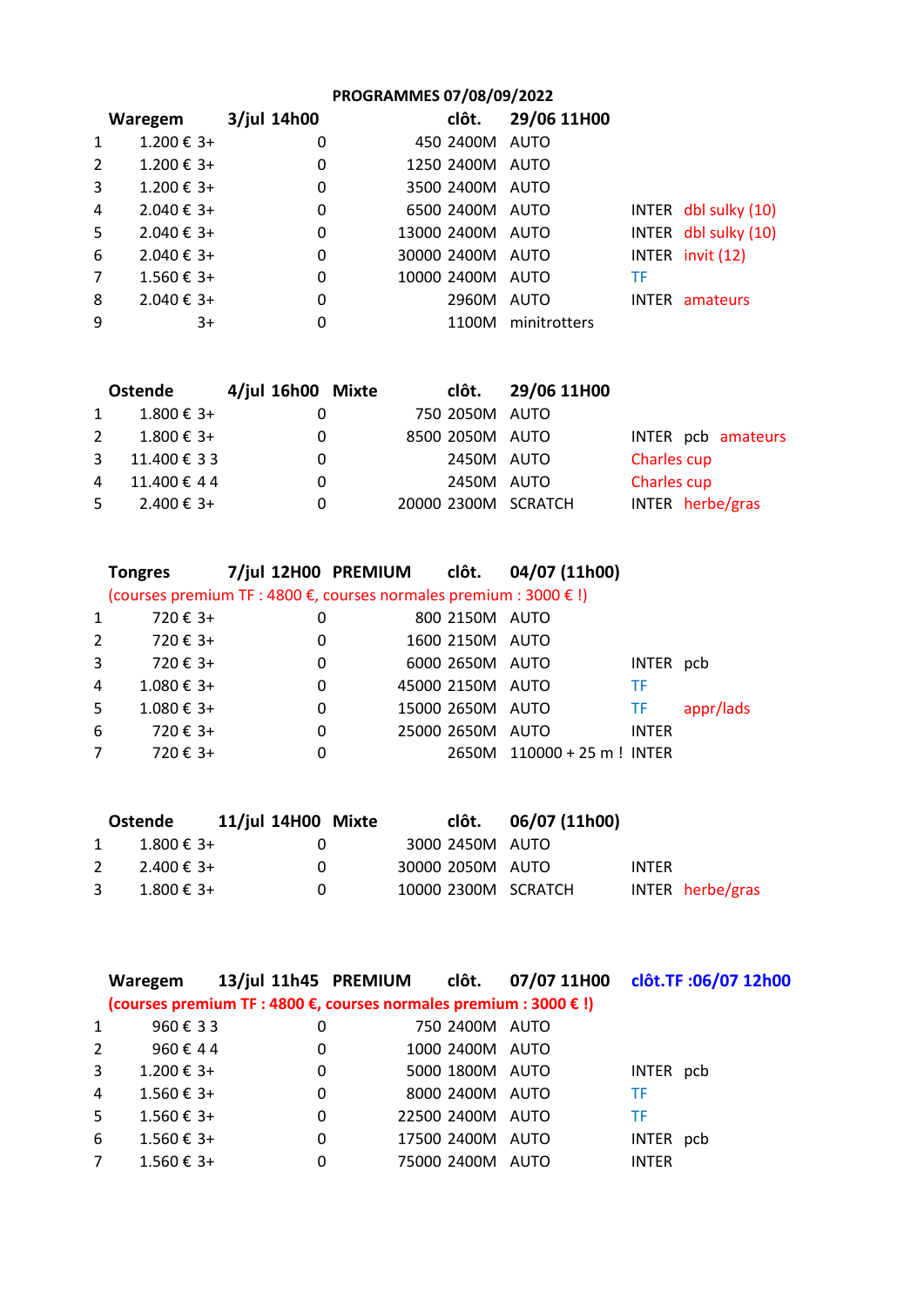|                | <b>Tongres</b>                     | 17/jul 14h00          | clôt.            | 13/07 (11h00)                                                          |              |                                           |
|----------------|------------------------------------|-----------------------|------------------|------------------------------------------------------------------------|--------------|-------------------------------------------|
| $\mathbf{1}$   | 720€34                             | 0                     | 500 2150M AUTO   |                                                                        |              |                                           |
| 2              | 720€ 3+                            | 0                     | 7500 1609M AUTO  |                                                                        |              | INTER pcb dbl sulky                       |
| 3              | 720€ 3+                            | 0                     | 2000 2150M AUTO  |                                                                        |              |                                           |
| 4              | 720€ 3+                            | 0                     |                  | 6000 3150M $3000 + 25$ m!                                              | INTER pcb    |                                           |
| 5              | 720€ 3+                            | 0                     | 30000 1609M AUTO |                                                                        |              | INTER dbl sulky                           |
| 6              | 720€ 3+                            | 0                     | 15000 2650M AUTO |                                                                        |              | <b>INTER Dames</b>                        |
| 7              | $3+$                               |                       | 250M             | Korte baan                                                             | max 8!       |                                           |
|                | Ostende                            | 18/jul 16h00          | clôt.            | 13/07 (11h00)                                                          |              |                                           |
|                |                                    |                       |                  | (GP Oostende : éliminaties op laatste perfos: éliminations sur perfos) |              |                                           |
| 1              | 1.800 € 3+                         | 0                     | 1000 2450M AUTO  |                                                                        |              |                                           |
| 2              | 1.800 € 3+                         | $\mathbf 0$           | 5000 2050M AUTO  |                                                                        | INTER pcb    |                                           |
| 3              | 1.800 € 3+                         | $\mathbf 0$           | 9000 2050M AUTO  |                                                                        |              | INTER pcb appr/lads                       |
| 4              | $1.800 \text{€ } 3+$               | 0                     | 36000 2450M AUTO |                                                                        | <b>INTER</b> |                                           |
| 5              | 10.800 € 3+                        | $\boldsymbol{0}$      |                  | herbe/gras 2300M 150000 + 25 m ! INTER GP Oostende                     |              |                                           |
|                | <b>Mons</b>                        | 21/jul 12h00 PREMIUM  | clôt             | 18/07 11H00                                                            |              | clôt.TF: 14/07 12h00                      |
| 1              | 7.200 € 33                         | $\mathbf 0$           | 2300M AUTO       |                                                                        | Darby        |                                           |
| $\overline{2}$ | $3.000 \text{€ } 3+$               | $\mathbf 0$           | 6000 2300M AUTO  |                                                                        | INTER pcb    |                                           |
| 3              | $3.600 \text{ } \in 3+$            | $\mathbf 0$           | 23000 1750M AUTO |                                                                        | <b>INTER</b> |                                           |
| 4              | 4.200 € 3+                         | 0                     | 70000 2300M AUTO |                                                                        |              | INTER appr/lads                           |
| 5              | 7.200 € 3+                         | 0                     |                  | 2850M 25000 + 25m !                                                    | <b>INTER</b> | monté                                     |
|                |                                    |                       |                  | $75000 + 50m!$                                                         |              |                                           |
| 6              | 4.800 € 3+                         | 0                     | 15000 2300M AUTO |                                                                        | <b>TF</b>    |                                           |
| $\overline{7}$ | 5.400 € 3+                         | 0                     | 35000 2300M AUTO |                                                                        | <b>TF</b>    |                                           |
|                | Waregem 24/jul 14h00               |                       | clôt.            | 20/07 11h00                                                            |              |                                           |
|                |                                    |                       |                  |                                                                        |              |                                           |
| $\mathbf{1}$   | 960€ 3+                            | 0€                    | 500 2400M AUTO   |                                                                        |              |                                           |
| $\overline{2}$ | 1.200 € 3+                         | 0€                    | 1500 1800M AUTO  |                                                                        |              |                                           |
| $\overline{3}$ | 1.200 € 3+                         | 0€                    | 3000 2400M AUTO  |                                                                        |              |                                           |
| 4              | $1.440 \t{£} 3+$                   | 0€                    | 4000 2400M AUTO  |                                                                        | TF.          |                                           |
| 5              | $1.440 \t{£} 3+$                   | 0€                    | 7500 2400M AUTO  |                                                                        | INTER pcb    |                                           |
| 6              | 1.440 € 3+                         | 0€                    | 12000 2400M AUTO |                                                                        |              | INTER app/lads 1ste rij                   |
| 7              | $1.440 \t{£} 3+$                   | 0€                    |                  | 15000 2350M 7500 + 25 m !                                              |              | INTER monté                               |
| 8              | $3+$                               | 0€                    |                  | 1100M minitrotters                                                     |              |                                           |
|                | Ostende                            | 25/jul 16h00 Mixte    | clôt.            | 20/07 11H00                                                            |              |                                           |
| $\mathbf{1}$   | 1.800 € 3+                         | 0€                    | 2500 2450M AUTO  |                                                                        |              |                                           |
| 2              | 1.800 € 3+                         | 0€                    | 9500 2450M AUTO  |                                                                        | INTER pcb    |                                           |
| 3              |                                    |                       |                  |                                                                        |              |                                           |
|                | 1.800 € 3+                         | 0€                    | 25000 2050M AUTO |                                                                        | <b>INTER</b> |                                           |
| 4              | $1.800 \text{€ } 3+$<br>2.400 € 3+ | $0\;\mathbb{C}$<br>0€ | 75000 2450M AUTO | 17500 2300M SCRATCH                                                    |              | <b>INTER</b> amateurs<br>INTER gras/herbe |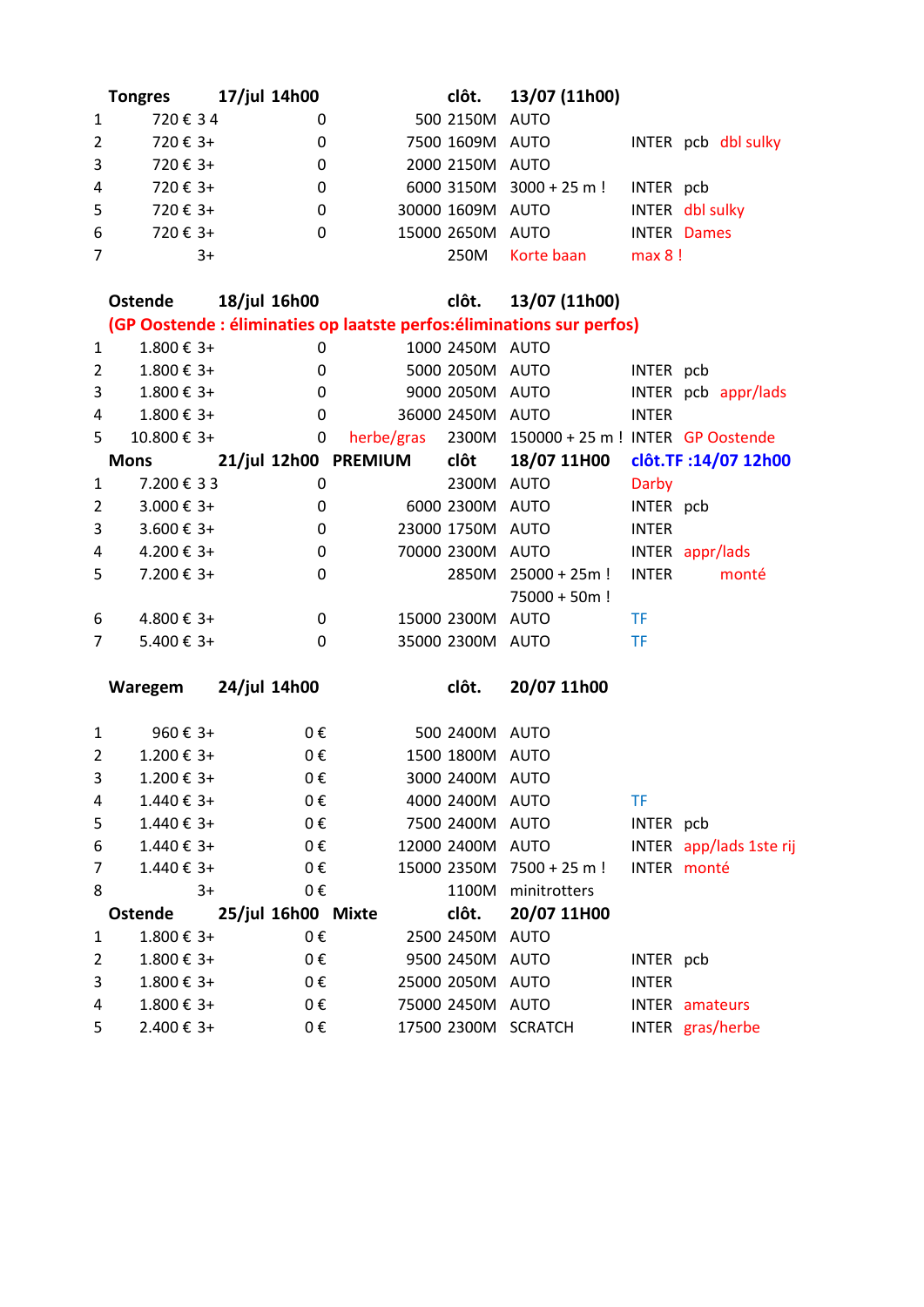|                | <b>Mons</b>             | 28/jul 12h00 PREMIUM | clôt             | 25/07 11h00                  | clôt.TF: 22/07 12h00     |
|----------------|-------------------------|----------------------|------------------|------------------------------|--------------------------|
| $\mathbf{1}$   | 7.200€44                | 0€                   | 2300M AUTO       |                              | <b>DARBY</b>             |
| $\overline{2}$ | $3.000 \text{ } \in 3+$ | 0€                   | 2600 2300M AUTO  |                              |                          |
| 3              | 3.000 € 34              | 0€                   | 1000 2300M AUTO  |                              |                          |
| 4              | $3.000 \text{ € } 3+$   | 0€                   | 5500 1750M AUTO  |                              | INTER pcb                |
| 5              | $4.800 \text{€ } 3 +$   | 0€                   | 7500 2300M AUTO  |                              | TF.                      |
| 6              | $5.400 \text{€ } 3+$    | $0 \in$              | 22500 2300M AUTO |                              | <b>TF</b>                |
| 7              | $3+$                    | 0€                   |                  | 1100M minitrotters           |                          |
|                |                         |                      |                  |                              |                          |
|                |                         |                      |                  |                              | clôt. GP: 26/07 12h00    |
|                | Mons                    | 31/jul 14h00         | clôt.            | 27/07 11H00                  | clôt.TF: 26/07 12H00     |
| 1              | $3.000 \text{ € } 3+$   | 0                    | 10000 1750M      | AUTO                         | INTER pcb dbl sulky      |
| $\overline{2}$ | 4.800 € 3+              | $\pmb{0}$            | 25000 2300M AUTO |                              | <b>INTER</b> amateurs    |
| 3              | $6.000 \text{ } \in 3+$ | $\mathbf 0$          | 65000 1750M AUTO |                              | <b>INTER</b>             |
| 4              | 12.000 € 3+             | $\pmb{0}$            |                  | 300000 2840M 125000 + 25 m ! |                          |
| 5              | 180.000 € 3+            | $\mathbf 0$          | 2300M AUTO       |                              | <b>INTER GP Wallonie</b> |
| 6              | 4.800 € 3+              | $\pmb{0}$            | 16000 2300M AUTO |                              | <b>INTER</b>             |
| $\overline{7}$ | $6.000 \text{ } \in 3+$ | $\mathbf 0$          | 45000 2300M AUTO |                              | TF                       |

|                                    | Ostende 1/aug 16h00 MIXTE |              |                 | clôt 27/07 11H00    |           |                  |
|------------------------------------|---------------------------|--------------|-----------------|---------------------|-----------|------------------|
| 1 $1.800 \text{ } \in 33$          |                           | $\mathbf{0}$ | 1000 2450M AUTO |                     |           |                  |
| 2 $1.800 \text{ } \in \text{ } 3+$ | 0                         |              | 4500 2050M AUTO |                     | INTER pcb |                  |
| 3 2.400 $\epsilon$ 3+              | $\Omega$                  |              |                 | 27500 2300M SCRATCH |           | INTER gras/herbe |

|                |                          |                                                        |                                       |                  | Waregem 3/aug 11h45 PREMIUM clôt. 29/07 11H00 clôt.TF: 28/07 12h00 |              |                     |
|----------------|--------------------------|--------------------------------------------------------|---------------------------------------|------------------|--------------------------------------------------------------------|--------------|---------------------|
|                |                          | (4 premium : TF (4800 €), courses normales : 3000 € !) |                                       |                  |                                                                    |              |                     |
| 1              | $1.200 \text{ } \in 3+$  | 0                                                      |                                       | 900 2400M AUTO   |                                                                    |              |                     |
| $\overline{2}$ | $1.200 \text{ } \in 3+$  | 0                                                      |                                       | 2250 1800M AUTO  |                                                                    |              |                     |
| 3              | $1.200 \text{ } \in 3+$  | $\mathbf 0$                                            |                                       | 6000 1800M AUTO  |                                                                    | INTER pcb    |                     |
| $\overline{4}$ | $1.200 \text{ } \in 3+$  | $\mathbf 0$                                            |                                       | 13500 1800M AUTO |                                                                    | INTER pcb    |                     |
| 5              | $1.560 \text{ } \in 3+$  | $\mathbf 0$                                            |                                       | 7500 2400M AUTO  |                                                                    | TF.          |                     |
|                |                          |                                                        | INTERREG / 4VL+4WL+4FR                |                  |                                                                    |              |                     |
| 6              | $1.560 \text{ } \in 3+$  | 0                                                      |                                       | 15000 2400M AUTO |                                                                    | <b>TF</b>    |                     |
| 7 <sup>7</sup> | $1.560 \text{ } \in 3+$  | 0                                                      |                                       | 35000 2400M AUTO |                                                                    | <b>TF</b>    |                     |
| 8              | $1.440 € 3+$             | $\Omega$                                               |                                       | 20000 2400M AUTO |                                                                    | <b>INTER</b> |                     |
|                |                          |                                                        |                                       |                  |                                                                    |              |                     |
|                | Mons                     |                                                        | 5/aug 11h55 PREMIUM clôt. 02/08 11H00 |                  |                                                                    |              |                     |
| $1 \quad$      | $3.000 \text{ } \in 3+$  | 0                                                      |                                       | 3000 2300M AUTO  |                                                                    |              |                     |
| $\overline{2}$ | $3.000 \text{ } \in 3+$  | $\mathbf 0$                                            |                                       | 4750 2300M AUTO  |                                                                    | INTER pcb    |                     |
| 3              | $3.000 \text{ } \in 3+$  | $\mathbf 0$                                            |                                       | 11000 2300M AUTO |                                                                    |              | INTER pcb appr/lads |
| 4              | $3.000 \text{ € } 34$    | 0                                                      |                                       | 1250 1750M AUTO  |                                                                    |              |                     |
| 5              | $3.600 \text{ } \in 3 +$ | $\pmb{0}$                                              |                                       | 26000 1750M AUTO |                                                                    | <b>INTER</b> |                     |
| 6              | $4.800 \text{€ } 3+$     | $\boldsymbol{0}$                                       |                                       | 20000 2300M AUTO |                                                                    | TF.          |                     |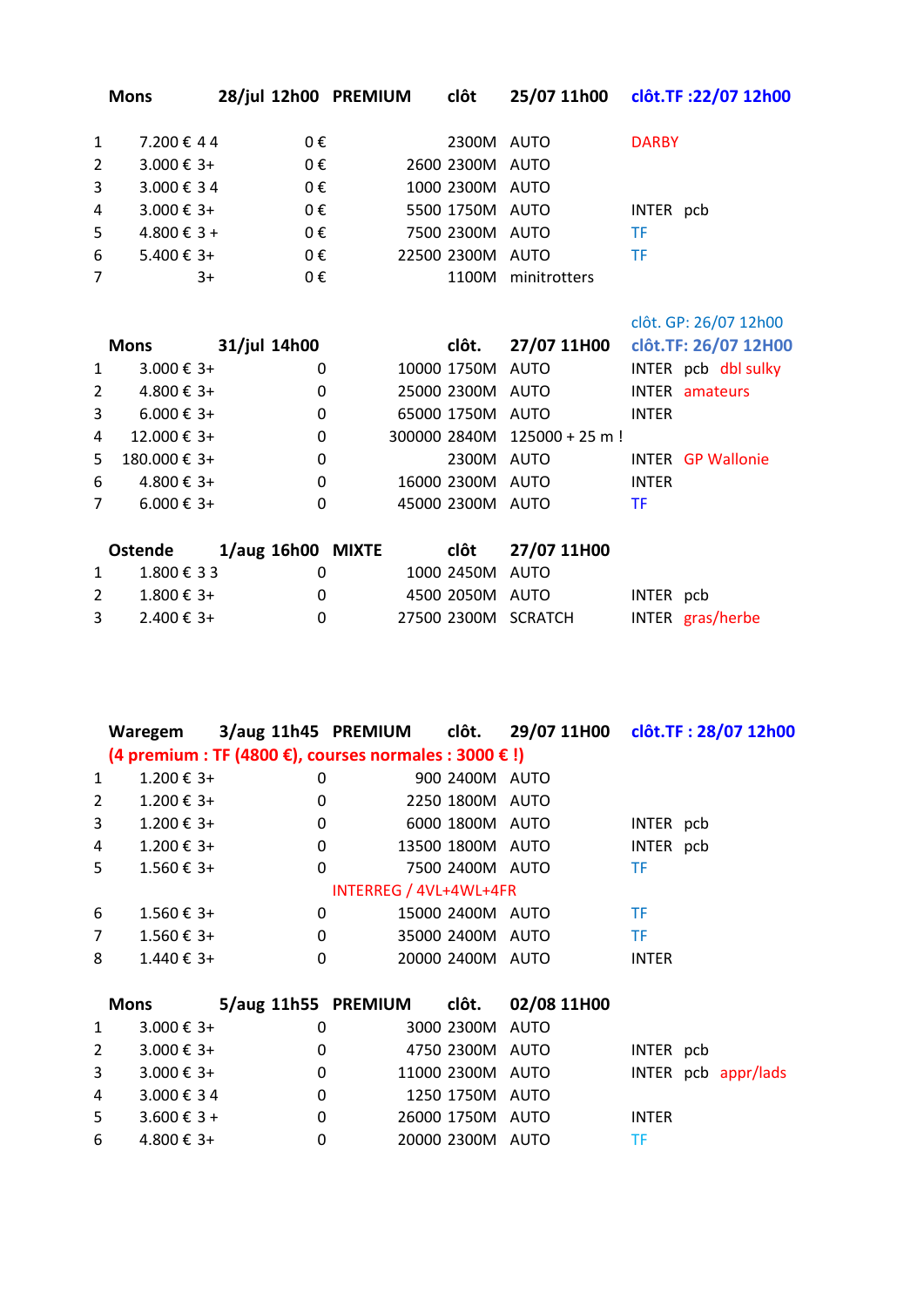|                | Ostende                 | 8/aug 16h00 Mixte |                     | clôt. 03/08 11h00 |              |                     |
|----------------|-------------------------|-------------------|---------------------|-------------------|--------------|---------------------|
| $\mathbf{1}$   | 1.800 € 3+              |                   | 3500 2450M AUTO     |                   |              |                     |
| $2^{\circ}$    | 1.800 € 3+              | 0                 | 8000 2050M AUTO     |                   |              | INTER pcb appr/lads |
| 3              | $1.800 \text{ } \in 3+$ | 0                 | 55000 2450M AUTO    |                   | <b>INTER</b> |                     |
| $\overline{4}$ | 2.400 € 3+              | 0                 | 16000 2300M SCRATCH |                   |              | INTER gras/herbe    |

|                | Tongres                 |   | 11/aug 12h00 PREMIUM clôt.                                         |                  | 08/08 11h00                  |              |     |
|----------------|-------------------------|---|--------------------------------------------------------------------|------------------|------------------------------|--------------|-----|
|                |                         |   | (courses premium TF : 4800 €, courses normales premium : 3000 € !) |                  |                              |              |     |
| 1              | 720€34                  | 0 |                                                                    | 350 2150M AUTO   |                              |              |     |
| $\overline{2}$ | 720 € $3 +$             | 0 |                                                                    | 1000 2150M AUTO  |                              |              |     |
| $\overline{3}$ | 720 € $3 +$             | 0 |                                                                    | 4500 2150M AUTO  |                              | INTER        | pcb |
| 4              | $1.080 \text{ € } 3 +$  | 0 |                                                                    | 6000 2650M AUTO  |                              | ТF           |     |
| 5              | $1.080 \text{ } \in 3+$ | 0 |                                                                    | 13000 2650M AUTO |                              | ТF           |     |
| 6              | 720 € $3 +$             | 0 |                                                                    |                  | 40000 2650M $20000 + 25$ m ! | <b>INTER</b> |     |
| 7              | 720 € $3 +$             | 0 |                                                                    | 2650M            | AUTO                         | <b>INTER</b> |     |
|                |                         |   |                                                                    |                  |                              |              |     |

**Waregem 14/aug 14h00 Clôt. 10/08 11H00**

|    | $1.200 \text{ } \in 3+$ | 0 | 1500 2400M AUTO                                     |              |                       |                    |
|----|-------------------------|---|-----------------------------------------------------|--------------|-----------------------|--------------------|
| 2  | $1.560 \text{ } \in 3+$ | 0 | 3500 2400M AUTO                                     |              | TF.                   |                    |
| 3  | $1.200 \text{ } \in 3+$ | 0 | 4500 2400M AUTO                                     |              |                       | INTER pcb amateurs |
| 4  | $1.200 \text{ } \in 3+$ | 0 | 7500 2400M AUTO                                     |              |                       | INTER pcb amateurs |
| 5. | $1.560 \text{ } \in 3+$ | 0 | 9500 2960M AUTO                                     |              | TF.                   | amateurs           |
| 6  | $1.200 \text{ } \in 3+$ | 0 | 22500 2400M AUTO                                    |              | <b>INTER</b> amateurs |                    |
|    |                         |   | geen 10 overW./pas 10 vict. : 1ste rij/1ère ligne ! |              |                       |                    |
|    | $2.040€3+$              | 0 | 100000 2400M AUTO                                   |              | <b>INTER</b>          |                    |
| 8  | $1.440 \t{£}$ 3+        | 0 | 40000 2400M AUTO                                    |              | <b>INTER</b>          |                    |
| 9  | $1.560 \text{ } \in 3+$ | 0 | 17500 2960M AUTO                                    |              | <b>TF</b>             |                    |
| 10 | $3+$                    | 0 | 1100M                                               | minitrotters |                       |                    |

|              | Ostende                 | 15/aug 16h00 MIXTE |  |                 | Clôt.10/08 11H00    |           |                  |
|--------------|-------------------------|--------------------|--|-----------------|---------------------|-----------|------------------|
| 1            | $1.800 \text{ } \in 3+$ | $\Omega$           |  | 500 2450M AUTO  |                     |           |                  |
| 2            | $1.800 \text{ } \in 3+$ | $\Omega$           |  | 6000 2050M AUTO |                     | INTER pcb |                  |
| $\mathbf{3}$ | $2.400 \text{ } \in 3+$ | $\Omega$           |  |                 | 13500 2300M SCRATCH |           | INTER gras/herbe |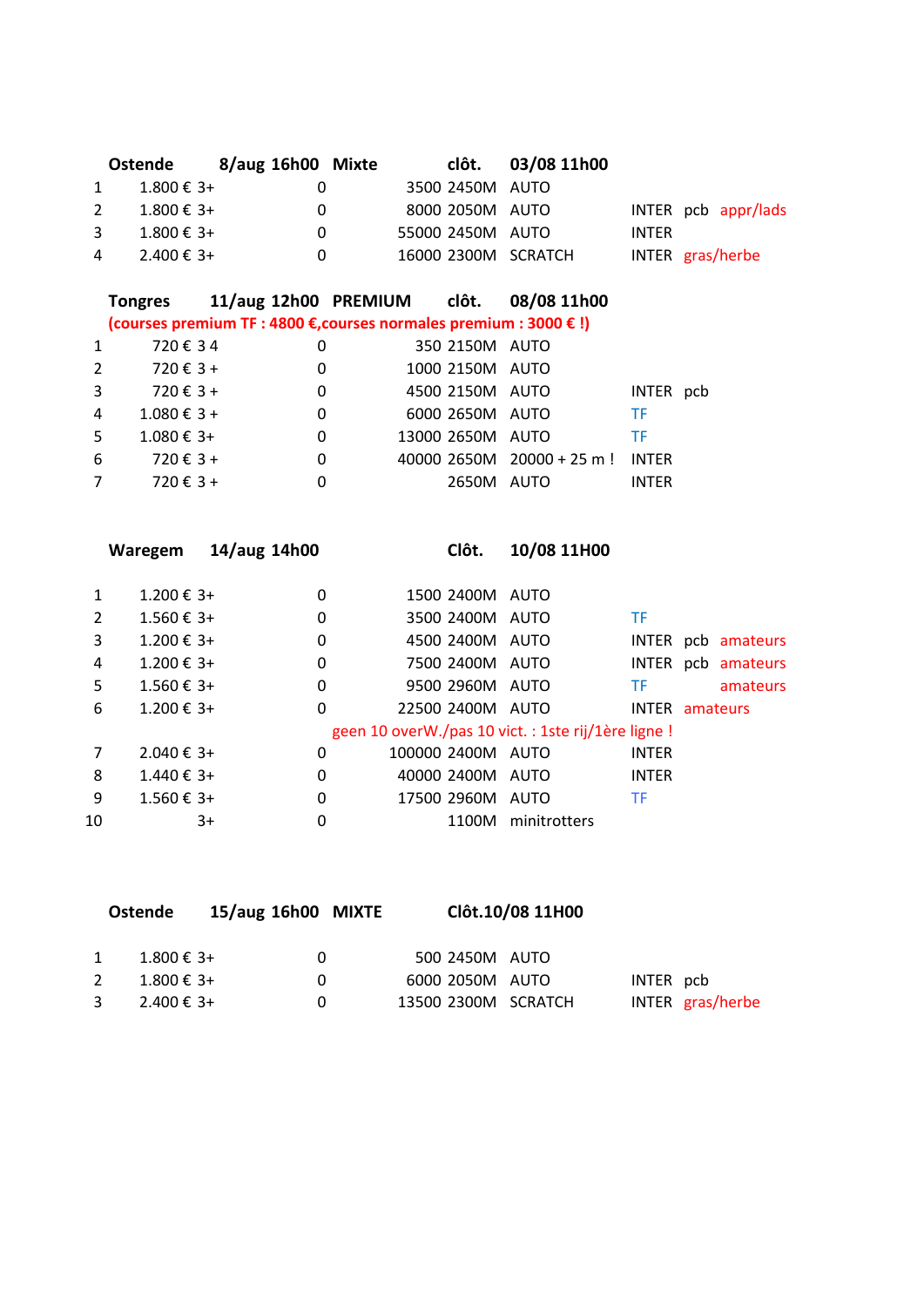| 18/aug 12h00 PREMIUM Clôt.12/08 11H00<br><b>Mons</b> |                         |                                                                 |                  | clôt.TF: 11/08 12H00              |              |                      |
|------------------------------------------------------|-------------------------|-----------------------------------------------------------------|------------------|-----------------------------------|--------------|----------------------|
|                                                      |                         |                                                                 |                  |                                   |              |                      |
| $\mathbf{1}$                                         | 5.040 € 33              | 0                                                               | 2300M AUTO       |                                   | <b>DARBY</b> |                      |
| $\overline{2}$                                       | 3.000 € 3+              | $\mathbf 0$                                                     | 11000 2300M AUTO |                                   | INTER pcb    |                      |
| 3                                                    | $3.600 \text{ € } 3+$   | $\mathbf 0$                                                     |                  | 22000 2275M 10000 + 25 m!         | <b>INTER</b> | monté                |
| 4                                                    | 7.200 € 3+              | 0                                                               | 1750M AUTO       |                                   | <b>INTER</b> |                      |
| 5                                                    | 4.800 € 3+              | $\mathbf 0$                                                     | 9000 2300M AUTO  |                                   | <b>TF</b>    |                      |
| 6                                                    | $6.000 \text{ } \in 3+$ | $\pmb{0}$                                                       | 18000 2300M AUTO |                                   | <b>TF</b>    |                      |
|                                                      |                         |                                                                 |                  |                                   |              |                      |
|                                                      | <b>Tongres</b>          | 19/aug 11h55 PREMIUM Clôt.16/08 11H00                           |                  |                                   |              |                      |
|                                                      |                         | (courses premium TF : 4800€, courses normale premium : 3000€ !) |                  |                                   |              |                      |
| $\mathbf{1}$                                         | 720€ 3+                 | 0                                                               | 600 1609M AUTO   |                                   |              |                      |
| $\overline{2}$                                       | $720 € 3 +$             | $\mathbf 0$                                                     | 2500 1609M AUTO  |                                   |              |                      |
| 3                                                    | $720 € 3 +$             | $\mathbf 0$                                                     | 6500 2650M AUTO  |                                   |              | INTER pcb amateurs   |
| 4                                                    | $720 \text{ } \in 3 +$  | $\pmb{0}$                                                       | 15000 2150M AUTO |                                   |              | INTER appr/lads      |
| 5                                                    | $1.080 \t{€} 3 +$       | $\pmb{0}$                                                       | 25000 2650M AUTO |                                   | <b>TF</b>    |                      |
| 6                                                    | $1.080 \t{€} 3 +$       | $\mathbf 0$                                                     | 40000 2650M AUTO |                                   | <b>TF</b>    |                      |
| $\overline{7}$                                       | $720 € 3 +$             | $\mathbf 0$                                                     |                  | 120000 2650M 60000 + 25 m ! INTER |              |                      |
| 8                                                    | 720€ 3+                 | $\mathbf 0$                                                     |                  | 9000 2650M $4500 + 25$ m !        | INTER pcb    |                      |
|                                                      | Ostende                 | 22/aug 16h00 MIXTE                                              |                  | Clôt. 17/08 11H00                 |              |                      |
|                                                      |                         |                                                                 |                  |                                   |              |                      |
| $\mathbf{1}$                                         | 1.800 € 3+              | 0                                                               | 2000 2450M AUTO  |                                   |              |                      |
| $\overline{2}$                                       | 1.800 € 3+              | $\mathbf 0$                                                     | 4050 2050M AUTO  |                                   | INTER pcb    |                      |
| 3                                                    | 1.800 € 3+              | 0                                                               | 13000 2050M AUTO |                                   |              | INTER pcb amateurs   |
| $\overline{a}$                                       | 2.400 € 3+              | 0                                                               |                  | 25000 2300M SCRATCH               |              | INTER gras/herbe     |
| 5                                                    | $3+$                    | $\mathbf 0$                                                     |                  | 1100M minitrotters                |              |                      |
|                                                      |                         |                                                                 |                  |                                   |              |                      |
|                                                      | <b>Mons</b>             | 25/aug 12h00 PREMIUM                                            |                  | clôt. 22/08 11H00                 |              | clôt.TF: 18/08/12h00 |
|                                                      |                         |                                                                 |                  |                                   |              |                      |
| $\mathbf{1}$                                         | 5.040 € 44              | 0                                                               | 2300M AUTO       |                                   | <b>DARBY</b> |                      |
| $\overline{2}$                                       | 3.000 € 33              | 0                                                               | 750 1750M AUTO   |                                   |              |                      |
| 3                                                    | 3.000 € 3+              | 0                                                               | 7500 2300M AUTO  |                                   | INTER pcb    |                      |
| 4                                                    | 3.000 € 3+              | 0                                                               | 15000 2300M AUTO |                                   |              | INTER pcb amateurs   |
| 5                                                    | 4.800 € 3+              | 0                                                               | 17500 2840M AUTO |                                   | <b>TF</b>    |                      |
| 6                                                    | $6.000 \text{ } \in 3+$ | 0                                                               | 60000 2840M AUTO |                                   | TF           |                      |
| 7                                                    | $3+$                    | 0                                                               |                  | 1100M minitrotters                |              |                      |
|                                                      | Ostende                 | 29/aug 16h00 Mixte                                              |                  | clôt. 24/08 11H00                 |              |                      |
| $\mathbf{1}$                                         | 1.800 € 3+              | 0                                                               | 750 2450M AUTO   |                                   |              |                      |
| 2                                                    | 1.800 € 3+              | 0                                                               | 2500 2450M AUTO  |                                   |              |                      |
| 3                                                    | 1.800 € 3+              | 0                                                               | 5500 2450M AUTO  |                                   | INTER pcb    |                      |
| 4                                                    | $2.400 \text{€ } 3+$    | 0                                                               |                  | 9000 2300M SCRATCH                | <b>TF</b>    | herbe/gras           |
| 5                                                    | 2.400 € 3+              | 0                                                               |                  | 2300M 50000 + 25 m ! INTER monté  |              |                      |
|                                                      |                         |                                                                 |                  | $100000 + 50$ m ! herbe/gras      |              |                      |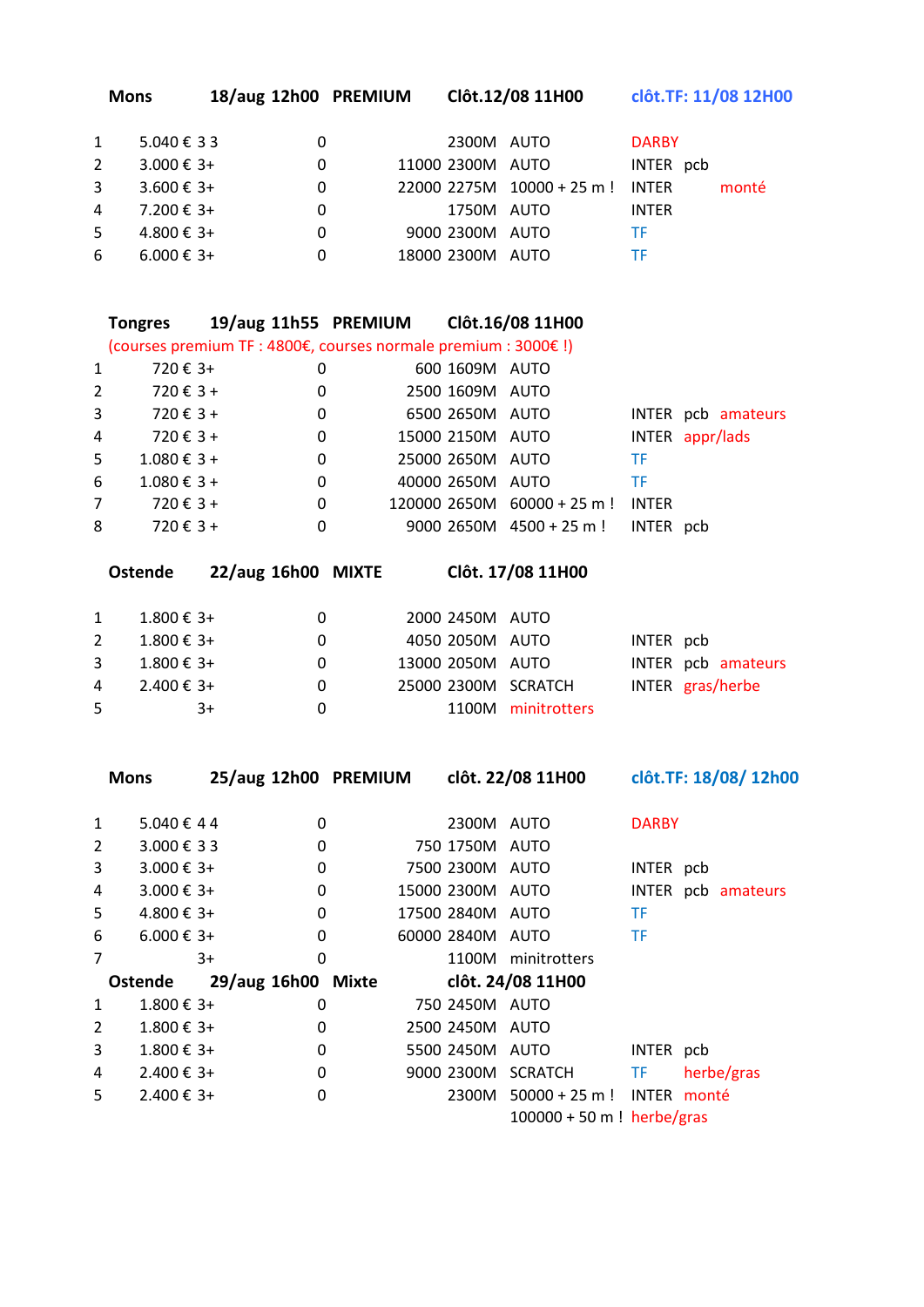|                |                          | Waregem 30/aug 14h00 |                                                                     |                  | clôt. 25/08 11H00           |               |                            |  |
|----------------|--------------------------|----------------------|---------------------------------------------------------------------|------------------|-----------------------------|---------------|----------------------------|--|
|                |                          |                      | (éliminaties op laatste perfos : éliminations sur dernières perfos) |                  |                             |               |                            |  |
| $\mathbf{1}$   | $5.040 \text{ } \in 3+$  | 5000                 |                                                                     | 45000 2400M AUTO |                             | <b>INTER</b>  | amateurs                   |  |
| $\mathbf{2}$   | $5.040 \text{ } \in 3+$  | 2500                 |                                                                     | 20000 1800M AUTO |                             | <b>INTER</b>  | Dbl sulky                  |  |
| 3              | 45.000 € 3+              | 40000                |                                                                     |                  | 2960M 250000 + 25 m ! INTER |               |                            |  |
| 4              | 12.000 € 36              |                      |                                                                     | 15000 2400M AUTO |                             | INTER pcb     |                            |  |
|                |                          |                      |                                                                     |                  |                             |               |                            |  |
|                |                          |                      | Mons 31/aug 18h45 PREMIUM clôt. 26/08/11H00                         |                  |                             |               | clôt.TF: 24/08 12h00       |  |
| $\mathbf{1}$   | $3.000 \text{€ } 3+$     | $\mathbf 0$          |                                                                     | 1000 2300M AUTO  |                             |               |                            |  |
| $\overline{2}$ | $3.000 \text{€ } 3+$     | 0                    |                                                                     | 2000 2300M AUTO  |                             |               |                            |  |
| 3              | $3.000 \text{€ } 3+$     | $\mathbf 0$          |                                                                     | 3600 1750M AUTO  |                             |               |                            |  |
| 4              | $3.000 \text{ € } 3+$    | 0                    |                                                                     | 5500 2300M AUTO  |                             |               | INTER pcb appr/lads        |  |
| 5              | $3.000 \text{€ } 3+$     | $\mathbf 0$          |                                                                     | 9000 1750M AUTO  |                             | INTER pcb     |                            |  |
| 6              | $3.600 \text{€ } 3+$     | 0                    |                                                                     | 25000 2300M AUTO |                             | <b>INTER</b>  |                            |  |
| $\overline{7}$ | $4.800 \text{€ } 3+$     | 0                    |                                                                     | 5000 2300M AUTO  |                             | TF.           |                            |  |
| 8              | $6.000 \text{ } \in 3+$  | 0                    |                                                                     | 30000 2300M AUTO |                             | <b>TF</b>     |                            |  |
|                |                          |                      |                                                                     |                  |                             |               |                            |  |
|                |                          | Tongres 4/sep 14h00  |                                                                     |                  | clôt. 31/08 11h00           |               |                            |  |
| $\mathbf{1}$   | 3.600 € 22               | $\mathbf{0}$         |                                                                     | 2150M AUTO       |                             |               | sponsoring FBCH/BFP        |  |
| $\overline{2}$ | 720€ 3+                  | $\mathbf 0$          |                                                                     | 1000 2150M AUTO  |                             |               |                            |  |
| 3              | 720€ 3+                  | $\mathbf 0$          |                                                                     | 2800 2150M AUTO  |                             |               |                            |  |
|                | 720€ 3+                  | $\mathbf 0$          |                                                                     | 6000 1609M AUTO  |                             |               |                            |  |
| 4<br>5         | $720 € 3 +$              | $\mathbf 0$          |                                                                     | 18000 2150M AUTO |                             | INTER pcb     | <b>INTER amateurs</b>      |  |
| 6              | $720 € 3 +$              | $\mathbf 0$          |                                                                     | 3150M AUTO       |                             | <b>INTER</b>  |                            |  |
| $\overline{7}$ |                          |                      |                                                                     | 35000 2650M AUTO |                             |               |                            |  |
|                | $720 € 3 +$              | $\mathbf 0$          |                                                                     |                  |                             | <b>INTER</b>  |                            |  |
| 8              | 720€ 3+                  | 0                    |                                                                     |                  | 12000 2650M 6000 + 25 m !   |               | INTER monté                |  |
|                |                          |                      |                                                                     |                  |                             |               |                            |  |
|                | <b>Mons</b>              |                      | 10/sep 19h30 PREMIUM clôt. 06/09 11h00                              |                  |                             |               | clôt.TF: 05/09 12H00       |  |
| $\mathbf{1}$   | 3.000 € 33               | 0                    |                                                                     | 750 2300M AUTO   |                             |               |                            |  |
| $2^{\circ}$    | $6.000 \text{ } \in 3 +$ | 0                    |                                                                     | 1750 2300M AUTO  |                             |               | Ch.EU drive                |  |
| 3              | $6.000 \text{ } \in 3+$  | 0                    |                                                                     | 4500 2300M AUTO  |                             |               | INTER pcb Ch.EU drive      |  |
| 4              | $6.000 \text{ } \in 3+$  | 0                    |                                                                     | 9000 2300M AUTO  |                             |               | INTER pcb Ch.EU drive      |  |
| 5              | 3.000 € 3+               | 0                    |                                                                     |                  | 16000 2275M 8000 + 25 m !   | <b>INTER</b>  | monté                      |  |
| 6              | 3.600 € 3+               | 0                    |                                                                     | 45000 2300M AUTO |                             | <b>INTER</b>  |                            |  |
| 7              | $6.000 \text{ } \in 3+$  | 0                    |                                                                     | 12500 2300M AUTO |                             | TF.           | Ch.EU drive                |  |
| 8              | $6.000 \text{ } \in 3+$  | 0                    |                                                                     | 60000 2300M AUTO |                             | TF.           |                            |  |
| 9              |                          | 0                    |                                                                     |                  |                             |               |                            |  |
|                | <b>Tongres</b>           | 11/sep 14h00         |                                                                     |                  | clôt. 07/09 11H00           |               |                            |  |
|                |                          |                      |                                                                     |                  |                             |               |                            |  |
| 1              | 1.200 € 34               | 0                    |                                                                     | 500 2150M AUTO   |                             |               |                            |  |
| 2              | $3.600 \text{ € } 3 +$   | 0                    |                                                                     | 2500 2150M AUTO  |                             | Ch.EU drivers |                            |  |
| 3              | $3.600 \text{ € } 3 +$   | 0                    |                                                                     | 6000 2150M AUTO  |                             |               | INTER pcb Ch.EU drive      |  |
| 4              | $1.200 \text{ € } 3 +$   | 0                    |                                                                     | 10000 2150M AUTO |                             |               | INTER appr/lads            |  |
| 5              | $3.600 \text{ € } 3 +$   | 0                    |                                                                     |                  | 2650M 120000 + 25 m ! INTER |               |                            |  |
| 6              | $3.600 \text{ € } 3 +$   | 0                    |                                                                     | 17000 2650M AUTO |                             |               | <b>INTER Ch.EU drivers</b> |  |
| 7              | $1.200 \text{ € } 3 +$   | 0                    |                                                                     | 35000 2650M AUTO |                             | <b>INTER</b>  |                            |  |
| 8              | $1.200 \text{ € } 3 +$   | 0                    |                                                                     |                  | 15000 2650M 7000 + 25 m !   |               | INTER monté                |  |
| 9              |                          |                      |                                                                     |                  | 1100M minitrotters          |               |                            |  |
|                | $3+$                     | 0                    |                                                                     |                  |                             |               |                            |  |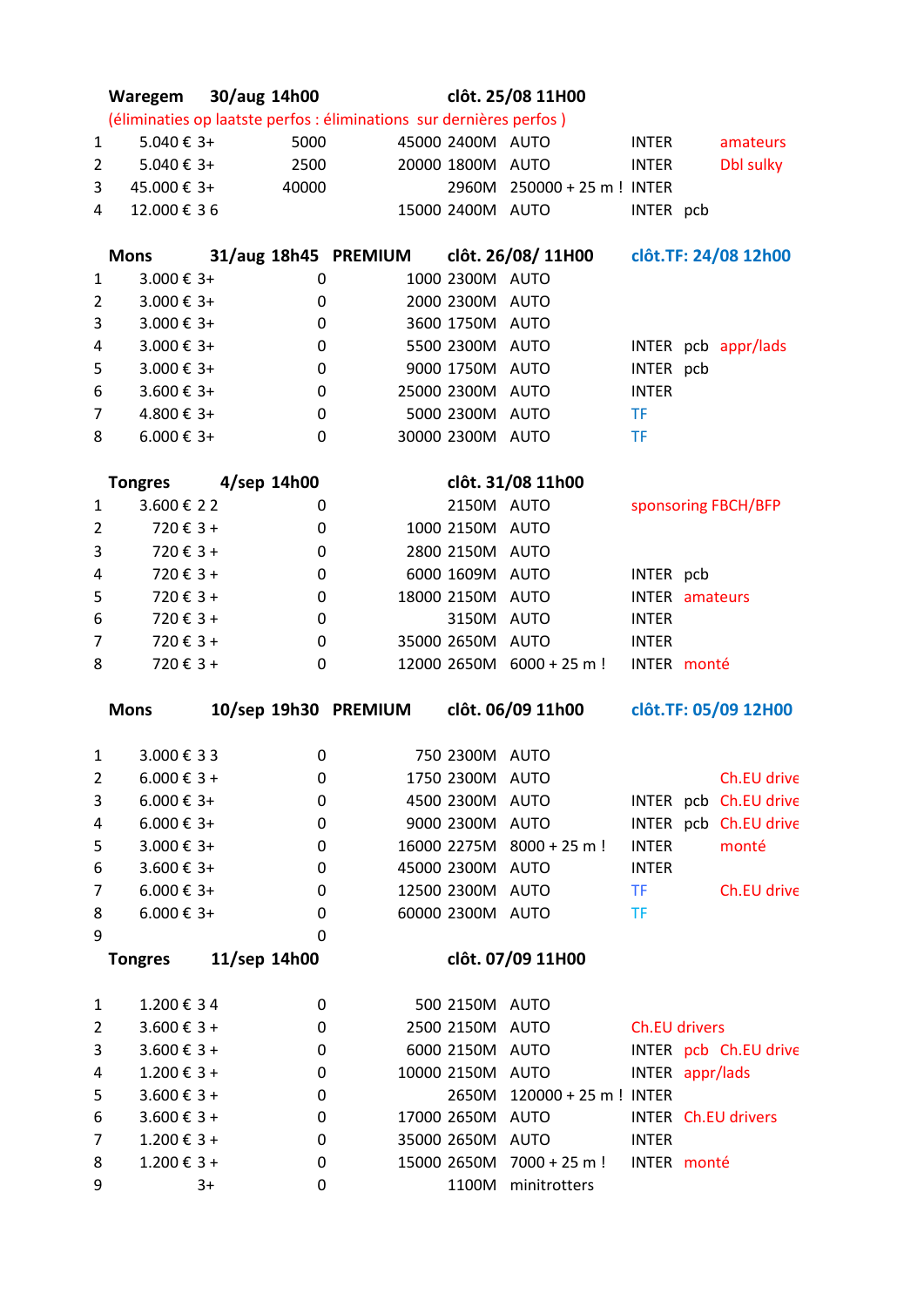|              | <b>Mons</b>             |   | 13/sep 18h30 PREMIUM |                  | clôt.08/09 11h00 |              | clôt.TF: 06/09 12H00 |
|--------------|-------------------------|---|----------------------|------------------|------------------|--------------|----------------------|
|              |                         |   |                      |                  |                  |              |                      |
| $\mathbf{1}$ | $3.000 \text{ } \in 3+$ | 0 |                      | 1250 2300M AUTO  |                  |              |                      |
| $2^{\circ}$  | $3.000 \text{€ } 3+$    | 0 |                      | 2500 2300M AUTO  |                  |              |                      |
| 3            | $3.000 \text{ } \in 3+$ | 0 |                      | 5500 2840M AUTO  |                  | INTER pcb    |                      |
| 4            | $3.000 \text{ } \in 3+$ | 0 |                      | 12500 2300M AUTO |                  | INTER pcb    |                      |
| 5            | $3.600 \text{ } \in 3+$ | 0 |                      | 25000 2840M AUTO |                  | <b>INTER</b> |                      |
| 6            | 4.800 € $3+$            | 0 |                      | 85000 2300M AUTO |                  | <b>INTER</b> | amateurs             |
| $7^{\circ}$  | $4.800 \text{€ } 3+$    | 0 |                      | 5000 2300M       | AUTO             | TF.          |                      |
| 8            | $6.000 \text{ } \in 3+$ | 0 |                      | 20000 2300M AUTO |                  | ТF           |                      |

|    | <b>Mons</b>             | 18/sep 14h00 DARBY |             |                  | clôt.14/09 11H00            |                       |                    |
|----|-------------------------|--------------------|-------------|------------------|-----------------------------|-----------------------|--------------------|
|    | 13.800 € 22             |                    | 0           | 2300M            | AUTO                        |                       | <b>Charles Cup</b> |
| 2  | 30.100 € 3 3            |                    | 0           | 2300M            | AUTO                        | Finale darby          |                    |
| 3  | 40.200€44               |                    | $\mathbf 0$ | 2300M AUTO       |                             | Finale darby          |                    |
| 4  | 3.000 $\epsilon$ 3+     |                    | 0           | 3000 2300M AUTO  |                             |                       | appr/lads          |
| 5  | $3.600 \text{€ } 3+$    |                    | 0           | 17500 2840M AUTO |                             | <b>INTER</b>          |                    |
| 6  | 4.200 € $3+$            |                    | 0           | 55000 2300M AUTO |                             | <b>INTER</b>          |                    |
| 7  | 7.200 € $3+$            |                    | $\mathbf 0$ |                  | 2840M 200000 + 25 m ! INTER |                       |                    |
| 8  | $3.000 \text{ } \in 3+$ |                    | 0           | 9000 1750M       | AUTO                        | INTER pcb double sulk |                    |
| 9  | $6.000 \text{ } \in 3+$ |                    | 0           | 35000 2300M      | AUTO                        | <b>TF</b>             |                    |
| 10 |                         | 3+                 | 0           | 1100M            | minitrotters                |                       |                    |

**Mons 20/sep 18h30 PREMIUM clôt. 15/09 11H00 clôt.TF : 13/09 12h00** 1 3.000 € 3+ 0 1000 2300M AUTO 2 3.000 € 3+ 0 2000 2300M AUTO 3 3.000 € 3+ 0 4500 1750M AUTO INTER pcb 4 3.000 € 3+ 0 14000 2300M AUTO INTER pcb Dames 3.600 € 3+ 0 22000 2300M AUTO INTER 4.200 € 3+ 0 40000 2275M 20000 + 25 m ! INTER monté 7 4.800 € 3+ 0 7500 2300M AUTO TF 8 5.400 € 3+ 0 17500 2300M AUTO TF

|  | <b>Tongres</b> |  |  | 24/ |  |
|--|----------------|--|--|-----|--|
|  |                |  |  |     |  |

**Tongres 24/sep 11h20 PREMIUM clôt. 20/09 11h00**

|              | (courses premium TF : 4800 €, courses normales premium : 3000 € !) |   |                  |                    |  |
|--------------|--------------------------------------------------------------------|---|------------------|--------------------|--|
| $\mathbf{1}$ | 720 € $3 +$                                                        | 0 | 500 2150M AUTO   |                    |  |
| $\mathbf{2}$ | 720 € 3 +                                                          | 0 | 3000 2150M AUTO  |                    |  |
| 3            | 720€3+                                                             | 0 | 6500 2150M AUTO  | INTER pcb amateurs |  |
| 4            | 720 € 3 +                                                          | 0 | 12500 2650M AUTO | INTER pcb          |  |
| 5            | $1.080 \text{ } \in 3 +$                                           | 0 | 17000 2650M AUTO | <b>TF</b>          |  |
| 6            | $1.080 \text{ } \in 3 +$                                           | 0 | 38000 2150M AUTO | <b>TF</b>          |  |
| $7^{\circ}$  | 720 € 3 +                                                          | 0 | 2150M AUTO       | <b>INTER</b>       |  |
| 8            | 720 € $3 +$                                                        | 0 | 25000 2650M AUTO | <b>INTER</b>       |  |
|              |                                                                    |   |                  |                    |  |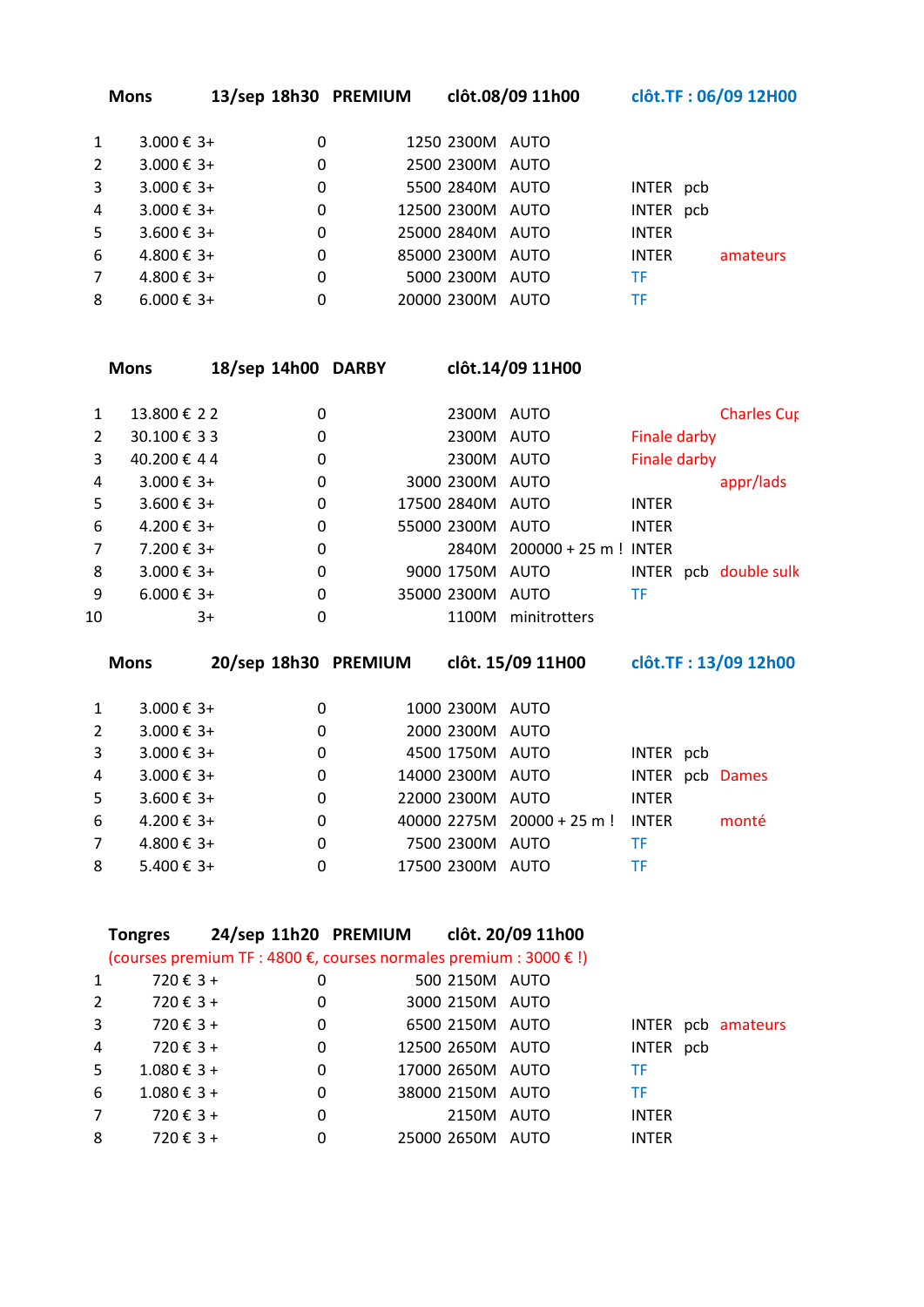|              | <b>Mons</b>             | 27/sep 18h30 PREMIUM |   |                  | clôt. 22/09 11H00 |              | clôt.TF: 20/09 12h00 |
|--------------|-------------------------|----------------------|---|------------------|-------------------|--------------|----------------------|
| $\mathbf{1}$ | $3.000 \text{ } \in 33$ |                      | 0 | 1250 2300M AUTO  |                   |              |                      |
| $\mathbf{2}$ | 3.000 € 44              |                      | 0 | 2300 2300M AUTO  |                   |              |                      |
| $\mathbf{3}$ | $3.000 \text{ } \in 3+$ |                      | 0 | 3750 2840M AUTO  |                   |              |                      |
| 4            | $4.800 \text{€ } 3+$    |                      | 0 | 65000 2840M AUTO |                   | <b>INTER</b> |                      |
| 5            | $3.000 \text{ } \in 3+$ |                      | 0 | 15000 2300M AUTO |                   |              | INTER pcb amateurs   |
| 6            | $3.600 \text{ } \in 3+$ |                      | 0 | 35000 1750m AUTO |                   | <b>INTER</b> |                      |
| $7^{\circ}$  | $4.800 \text{ } \in 3+$ |                      | 0 | 6000 2840M AUTO  |                   | TF           |                      |
| 8            | $4.800 \text{€ } 3+$    |                      | 0 | 12500 2840M AUTO |                   | ΤF           |                      |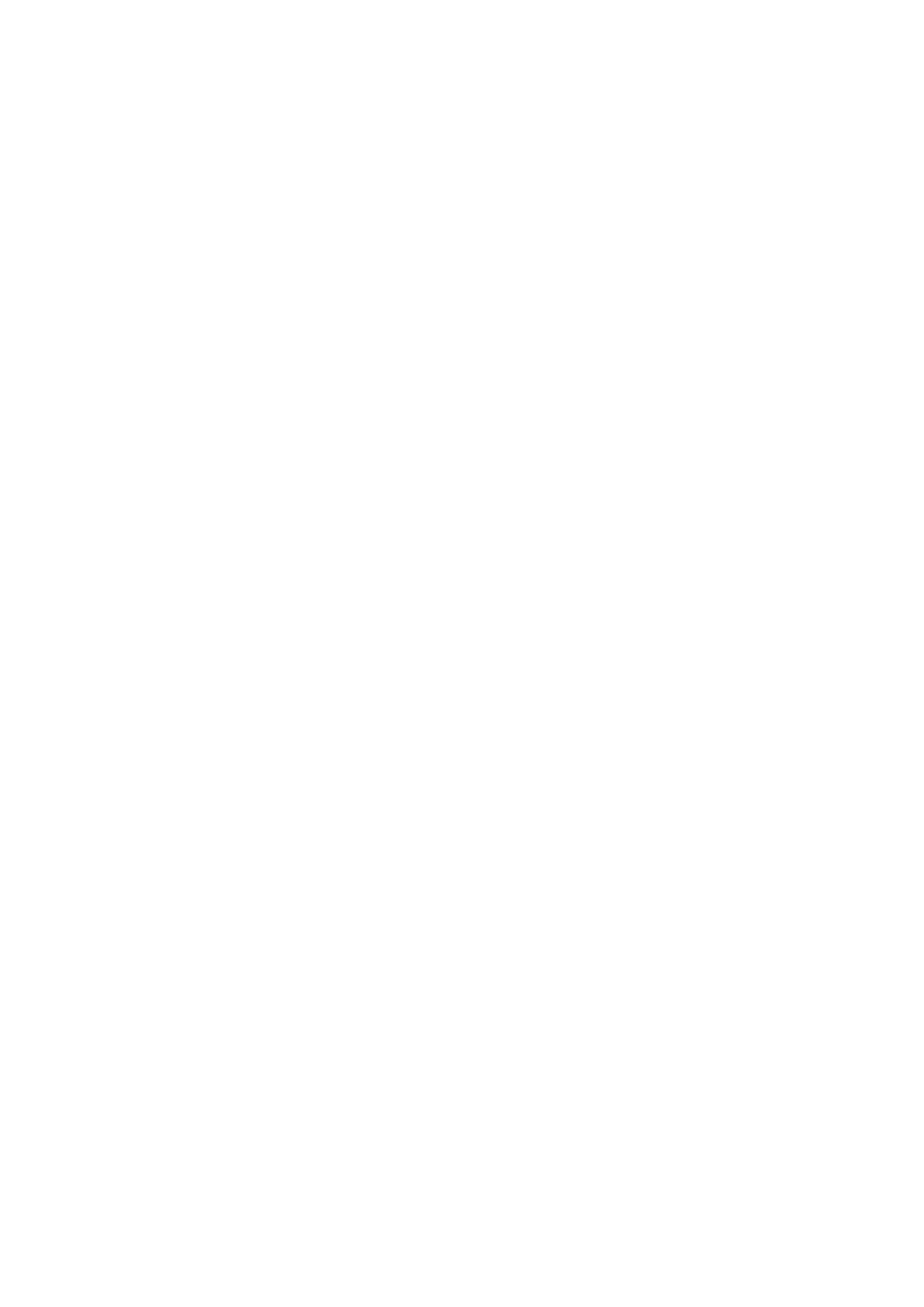$\bar{1}$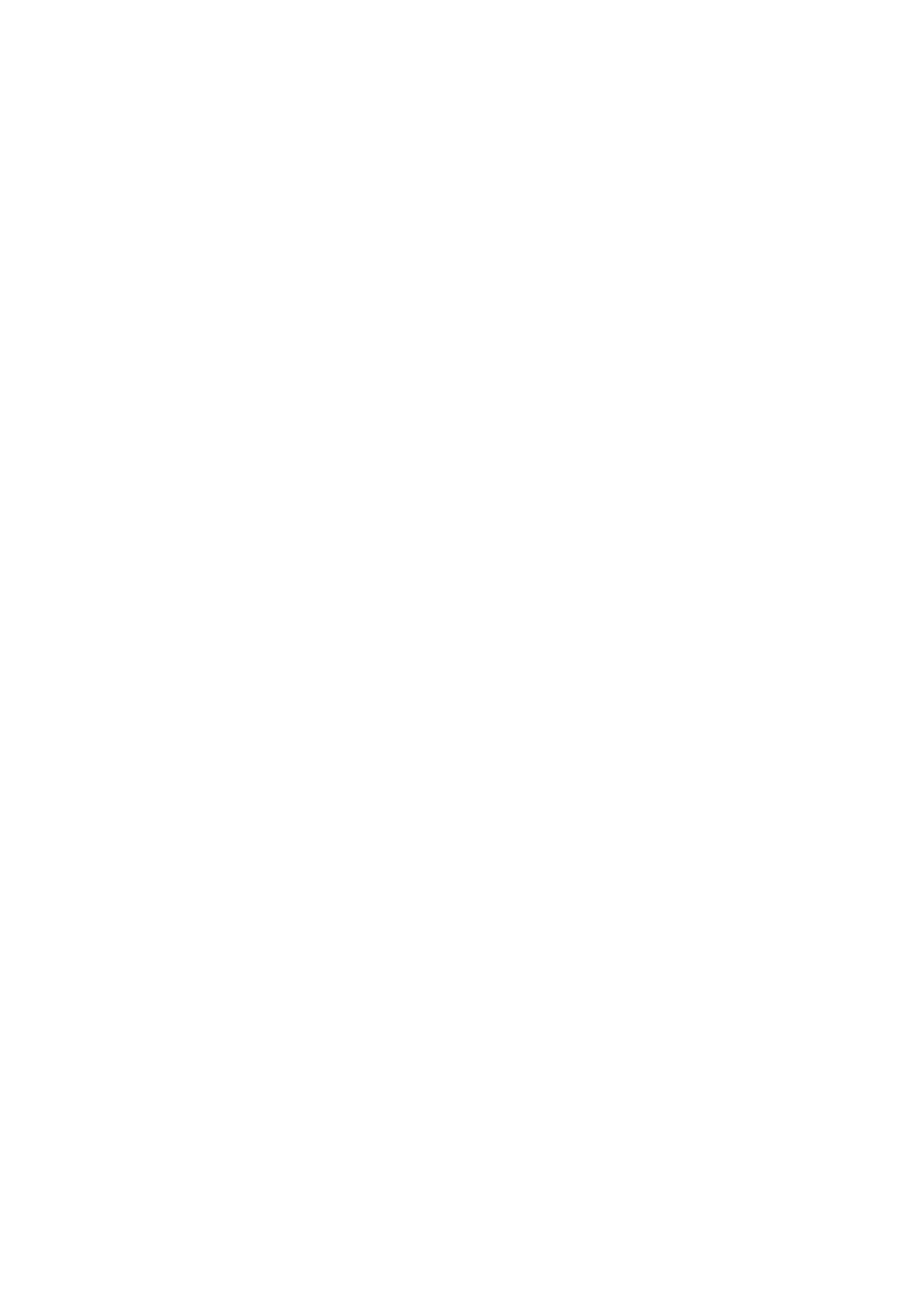$\mathbf{H}^{\text{max}}$  and  $\mathbf{H}^{\text{max}}$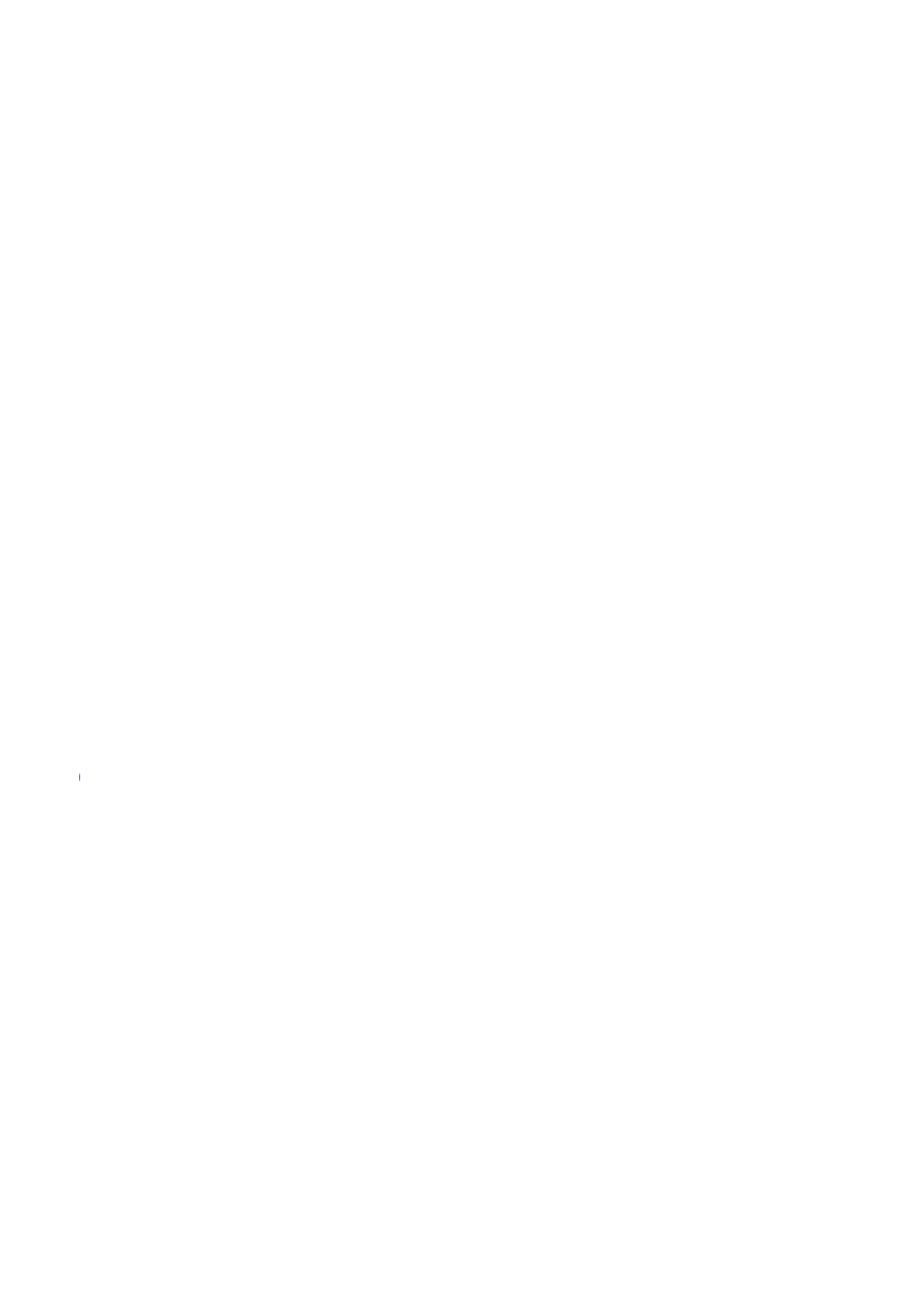ers

ers

 $2rs$ ers

ers